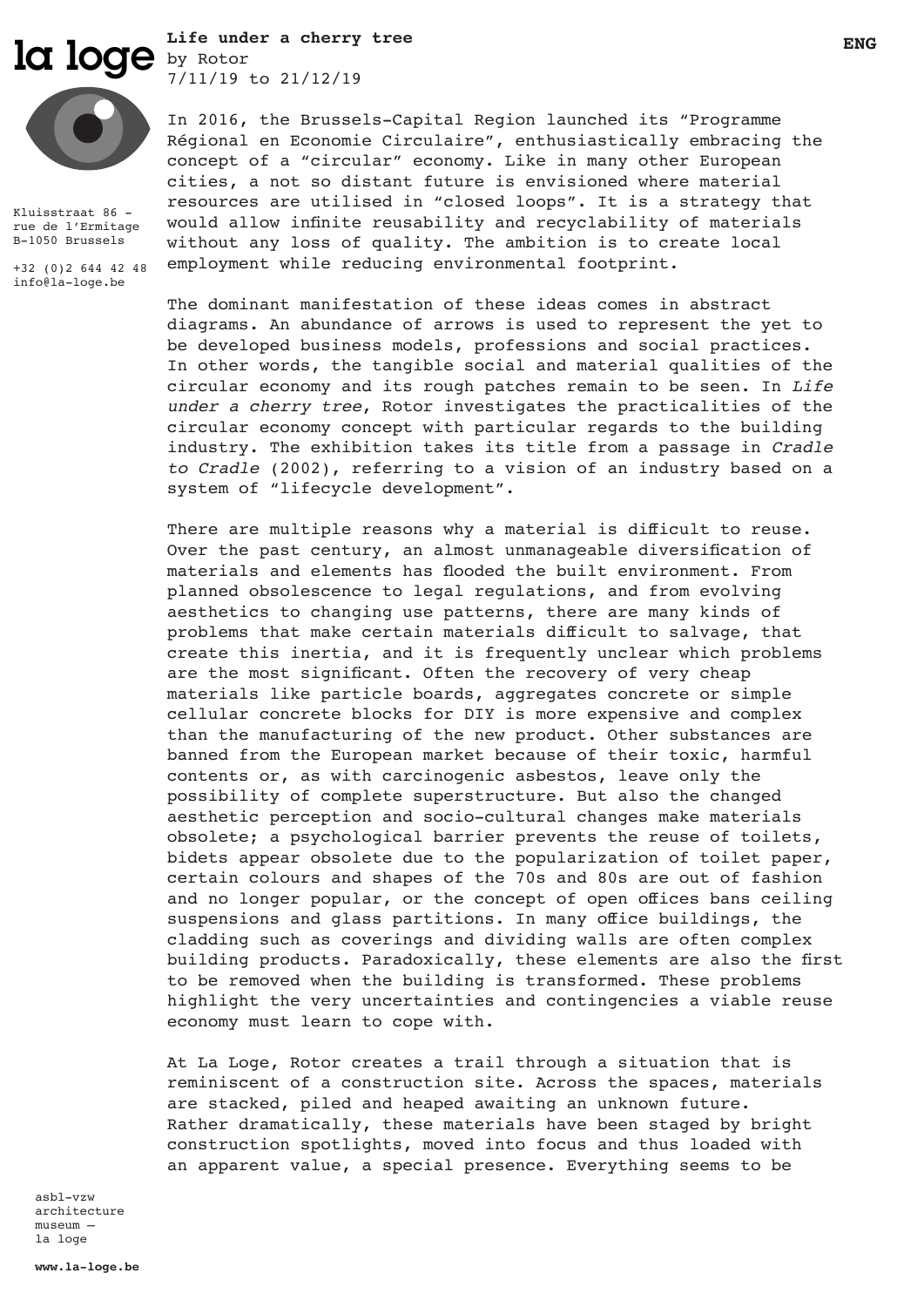ready for construction, expansion or actual integration into the rooms of La Loge but the situation remains inert: construction has paused and with it notions of progress, development and innovation.

The materials that make up this exhibition will be available for free pick-up during the demount to anyone interested in prolonging their use. Takers will be responsible for disassembling and packaging the materials they wish to take.

### **about Rotor**

Rotor is a cooperative design practice consisting of a group of architects, designers and other professionals interested in material flows in industry and construction, particularly in relation to resources, waste, use and reuse. Rotor disseminates creative strategies for salvage and waste reduction through research and design, and also produces exhibitions, books, economic models and policy proposals. Rotor's approach consistently – and very often visually – emphasizes the effects of human planning, oversight, and extended use on the built environment. Material flows serve as a way to study how humans behave towards each other on a societal scale. In parallel with these exhibition projects, Rotor continued to realize various design projects, often interventions in existing architecture. This work has its equivalent in a growing series of deconstruction projects in which Rotor oversees the dismantling of building components in buildings slated for demolition, for reuse purposes. These dismantlings and the associated reselling activities are conducted under the heading of Rotor Deconstruction, a separate, spin-off entity created in 2014.

Rotor represented Belgium's French Community at the 12th International Architecture Exhibition of the Biennale di Venezia. The exhibition Usus/Usures occupied the Belgian pavilion at the Giardini. The project explored wear as a reaction to use in architecture. For the Prada Foundation, Milan, they curated ex limbo, a recollection of the material history of all Prada catwalks. The same year, 2011, they curated and designed the OMA/Progress show in the Barbican Art Gallery in London, an overview of the work of the Office for Metropolitan Architecture, while in 2013 they curated the Oslo Architecture Triennale titled Behind the Green Door, including a vast exhibition on the challenges facing 'sustainable' architecture today. In 2018, Rotor participated in Manifesta 12 Palermo with Monte Gallo offering new points of view on the relationship between man and landscape. Life under a cherry tree is the first solo exhibition of Rotor in Brussels, where the collective is based.